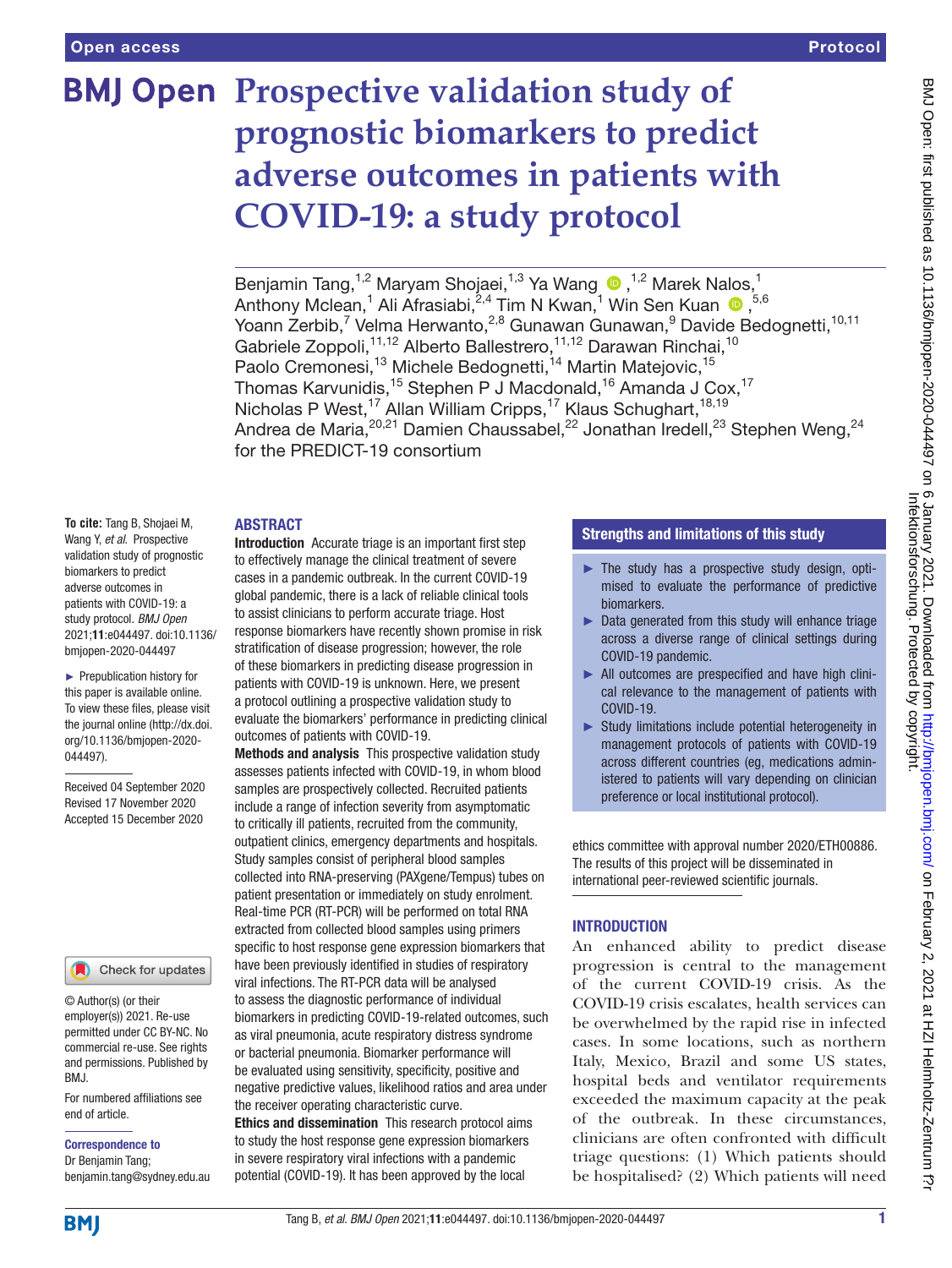an intensive care bed? (3) Which patients can be safely sent home for self-isolation?

There is currently a lack of clinical tools to address these questions, especially in the early phase of COVID-19 illness when symptoms are often very non-specific (eg, fever, cough, anosmia), and thus not informative. Furthermore, initial symptoms may correlate poorly with clinical trajectory (eg, recovery vs deterioration). Other clinical observations such as radiographic evidence (eg, chest CT/ CT) suggestive of pneumonia or signs of hypoxaemia (eg, cyanosis, desaturation) are helpful. However, those are often late signs of impending respiratory failure. Therefore, there is an urgent need to develop new biomarkers to help identify high-risk patients with COVID-19 in the early stage of the disease.

A number of biomarkers have been identified as potential candidates for risk stratification in patients with COVID-19. These biomarkers fall mainly into three broad categories: (1) routine laboratory parameters (eg, D-dimers, lactate dehydrogenase (LDH), lymphopenia), $^{12}$  (2) inflammatory biomarkers (eg, interleukin 6 (IL-6), C-reactive protein  $(CRP)$ ,<sup>34</sup> and (3) research-only immune assays (eg, surface markers on CD4 and CD8 lympho-cytes).<sup>[5](#page-5-2)</sup> However, there are major limitations to the use of these biomarkers for risk stratification. First, they are not specific to viral illness. For example, CRP, D-dimers or IL-6 can be elevated in many non-viral conditions, such as trauma, thromboembolism and sepsis. Second, these biomarkers do not correlate well with the immune response to SARS-CoV-2, the key driver of progression in viral pneumonia. Therefore, there is a need to develop and validate biomarkers that (1) are specific to viral pneumonia, and (2) predict the risk of COVID-19 complications, such as acute respiratory distress syndrome (ARDS).

Recent studies have identified a number of immune response biomarkers that are specific to viral pneumonia. $6-8$  In this study, we hypothesise that virally induced gene expression biomarkers can predict outcomes of patients with COVID-19. Here, we present a protocol for a prospective validation study to evaluate the prognostic performance of these biomarkers in patients with COVID-19.

### **METHOD**

### Study design

This is a prospective validation study of previously identified gene expression biomarkers in respiratory viral infections [\(figure](#page-1-0) 1). All biomarkers have been identified or validated in previous studies in respiratory virus infections (except in COVID-19). $6-8$  The primary objective of the study is to prospectively validate these biomarkers in a new cohort of patients with COVID-19.

### Reporting of study findings

The reporting of the study will follow international best practice guidelines for prognostic studies, according to the Transparent Reporting of a Multivariable Prediction



<span id="page-1-0"></span>Figure 1 Overall schema including recruitment and study period. Examples of COVID-19 complication include acute respiratory distress syndrome or intensive care unit admission.

Model for Individual Prognosis or Diagnosis guideline.<sup>9</sup> This guideline includes a checklist to ensure completeness and transparency in reporting findings of the study.

## Candidate biomarkers

Real-time PCR will be performed to measure the gene expression levels of selected biomarkers in peripheral blood samples of study participants. A list of representative biomarkers is shown in [table](#page-2-0) 1, which are selected because they represent key molecular pathways in the host response to respiratory viral infection, and their diagnostic or prognostic performance in viral respiratory infection has already been demonstrated in recent studies. $6-8$  To account for multiplicity issues, some biomarkers will be summarised as a single genomic score in data analysis. An example of a genomic score is given in [table](#page-2-0) 1, where five of the selected biomarkers (*TGFBI*, *DEFA4*, *LY86*, *BATF* and *HK3*) are condensed into a single genomic score, based on recent analyses performed on patients with respiratory viral infection.<sup>[8](#page-6-1)</sup> Additional novel biomarkers in respiratory infection or COVID-19 may be added pending new evidence emerging from the most recent literature.

### Patient recruitment and sampling Clinical settings

To capture the full spectrum of disease severity, we will recruit a heterogeneous patient population using convenience sampling. The target populations will be drawn from preselected sites representing six clinical settings, including:

- ► The community.
- ► Outpatient clinics (eg, 'Fever clinic').
- ► Hospital wards.
- Emergency departments.
- ► Field clinics (eg, 'Cruise ship clinic').
- ► Intensive care units (ICU).

## Eligible participants

Eligible participants include patients whose respiratory samples, such as nasopharyngeal swab, sputum or bronchoalveolar lavage (BAL), are positive for SARS-CoV-2, as confirmed by standard virological testing.

## Virological testing

Respiratory samples (nasal/throat swab/sputum/BAL) collected from patients are tested for SARS-CoV-2 virus.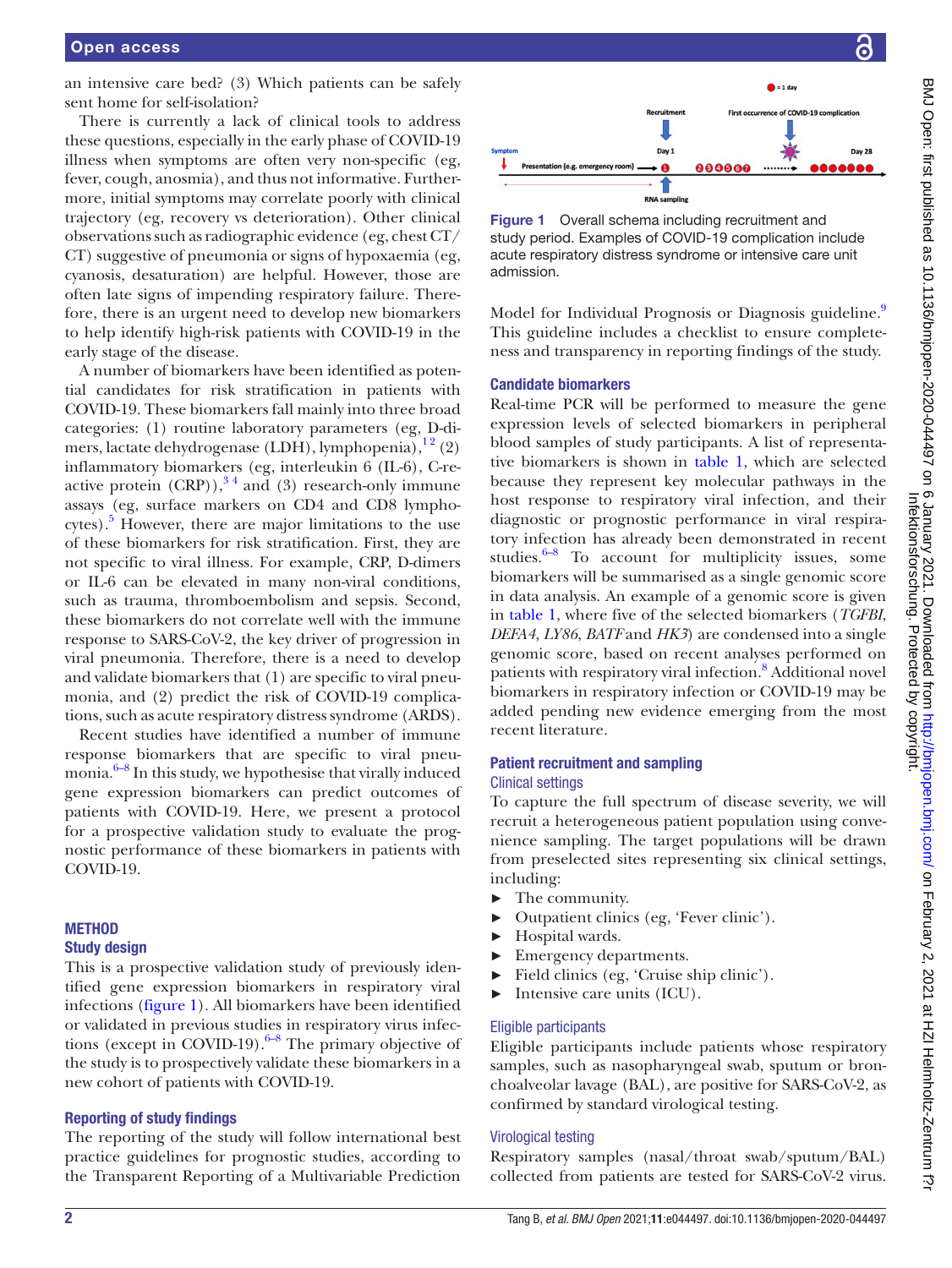#### <span id="page-2-0"></span>Table 1 Representative examples of gene expression biomarkers selected from literature

| Biomarker         | Biological role             | Genomic score                                                                            |
|-------------------|-----------------------------|------------------------------------------------------------------------------------------|
| IFI <sub>27</sub> | Interferon pathway          | Not applicable                                                                           |
| CD <sub>177</sub> | Neutrophil migration        | Not applicable                                                                           |
| <b>HLADPB1</b>    | Antigen presentation        | A summary genomic<br>score will be used to<br>represent these five<br>genes collectively |
| <b>TGFBI</b>      | Cell adhesion               |                                                                                          |
| DEFA4             | Host defence                |                                                                                          |
| <b>LY86</b>       | Lymphocyte response         | with a single readout                                                                    |
| <b>BATF</b>       | <b>Transcription factor</b> |                                                                                          |
| H <sub>K3</sub>   | <b>Bioenergetics</b>        |                                                                                          |
|                   |                             |                                                                                          |

Nucleic acid amplification testing using established WHO primers will be performed and, where appropriate, other tests (eg, rapid antigen assay, viral culture or serology) are used.

## Sample collection

PAXgene/Tempus blood samples are collected from study participants at presentation to the hospital/clinic or, in the case of asymptomatic patients, as soon as virus testing is performed. Follow-up blood sample collection is performed during hospitalisation or follow-up visits. We anticipate that the number of follow-up samples from each patient and the interval between follow-up samples will vary across the entire cohort. This is because the study is undertaken in multiple hospitals/institutions, with different management protocols implemented at each institution. We estimate, on average, that between one and three follow-up samples will be available for collection from each study participant. To account for this variability, we will undertake the following approaches during the analysis phase of the study, including (1) performing analysis in cohorts with matched time points (eg, days 1, 3 and 5); (2) stratifying patients into different disease stages (eg, mild vs severe); and (3) using an unbalanced linear mixed effects model to account for sampling variability.

# Sample processing

Blood samples will be collected from individuals using the PAXgene/Tempus blood RNA system. Collected tubes will be incubated at room temperature for 4 hours following blood collection and then stored at −80°C. Prior to RNA isolation, tubes will be removed from −80°C and allowed to thaw at room temperature overnight. Total RNA will be isolated following the manufacturer's recommended protocol (PAXgene Blood RNA Kit; QIAGEN/ Tempus Spin RNA Isolation; Thermo Fisher). Quality of the resulting RNA samples will be verified on an Agilent 2100 Bioanalyzer (Agilent Technologies, Palo Alto, California); RNA concentrations will be determined using a NanoDrop ND-1000 spectrophotometer (NanoDrop Technologies, Wilmington, Delaware). Reverse transcription will be performed using the qScript cDNA SuperMix per the manufacturer's protocol (Gene Target Solutions, Australia). Quantitative PCR will be carried out using

TaqMan Gene Expression Master Mix (Thermo Fisher Scientific, Australia) on a CFX384 Real-Time PCR Detection System (Bio-Rad Laboratories, Hercules, California). CFX Maestro Software will be used for gene expression analysis.

# Study outcomes

This study aims to assess the performance of an individual biomarker or a single genomic score in predicting complications of COVID-19. The types of complications are predefined in accordance with international guidelines (see below) and are included as part of the definitions for primary and secondary outcomes.

# Primary outcomes

A composite outcome is used as defined by the first occurrence of (1) any International Severe Acute Respiratory and Emerging Infection Consortium (ISARIC)-defined complications, such as viral pneumonia, ARDS or bacterial pneumonia [\(table](#page-3-0) 2); or (2) prolonged virus shedding; or (3) ICU admission; or (4) hospital stay  $>7$  days. The study period to record the first occurrence of an outcome will be 28 days.

# Secondary outcomes

(1) Hospital mortality; (2) ICU length of stay; and (3) ventilation-free days (if admitted to ICU).

# Definition of COVID-19 complications

COVID-19 complications are defined by ISARIC ([https://](https://isaric.tghn.org/) [isaric.tghn.org/\)](https://isaric.tghn.org/) and represent internationally agreed consensus definitions that are endorsed by the WHO. A list of the predefined COVID-19-related complications is found in [table](#page-3-0) 2.

# Ascertainment of outcome

Study participants are followed up for up to 28 days after their enrolment into the study to ascertain the occurrence of outcomes (outlined above). The outcome data will be independently assessed by a clinician who is blinded to the biomarker data and has not been involved in the design of this project or the analysis of the biomarker data.

# Clinical data

An electronic case report form (eCRF) is designed and developed based on best practice guidelines.<sup>10</sup> Clinical data to be collected are prespecified, again using ISARIC guidelines. These clinical data include ISARIC-defined outcomes (outlined above), study participants' demographics (age and gender), common COVID-19 symptoms, routine laboratory results and treatment. Examples of items to be included in the eCRF are provided in [table](#page-3-0) 2.

# Data security and confidentiality

Study-related information is stored securely at designated study sites in accordance with ethics and research governance guidelines of each participating institution. To maintain study participant confidentiality, all laboratory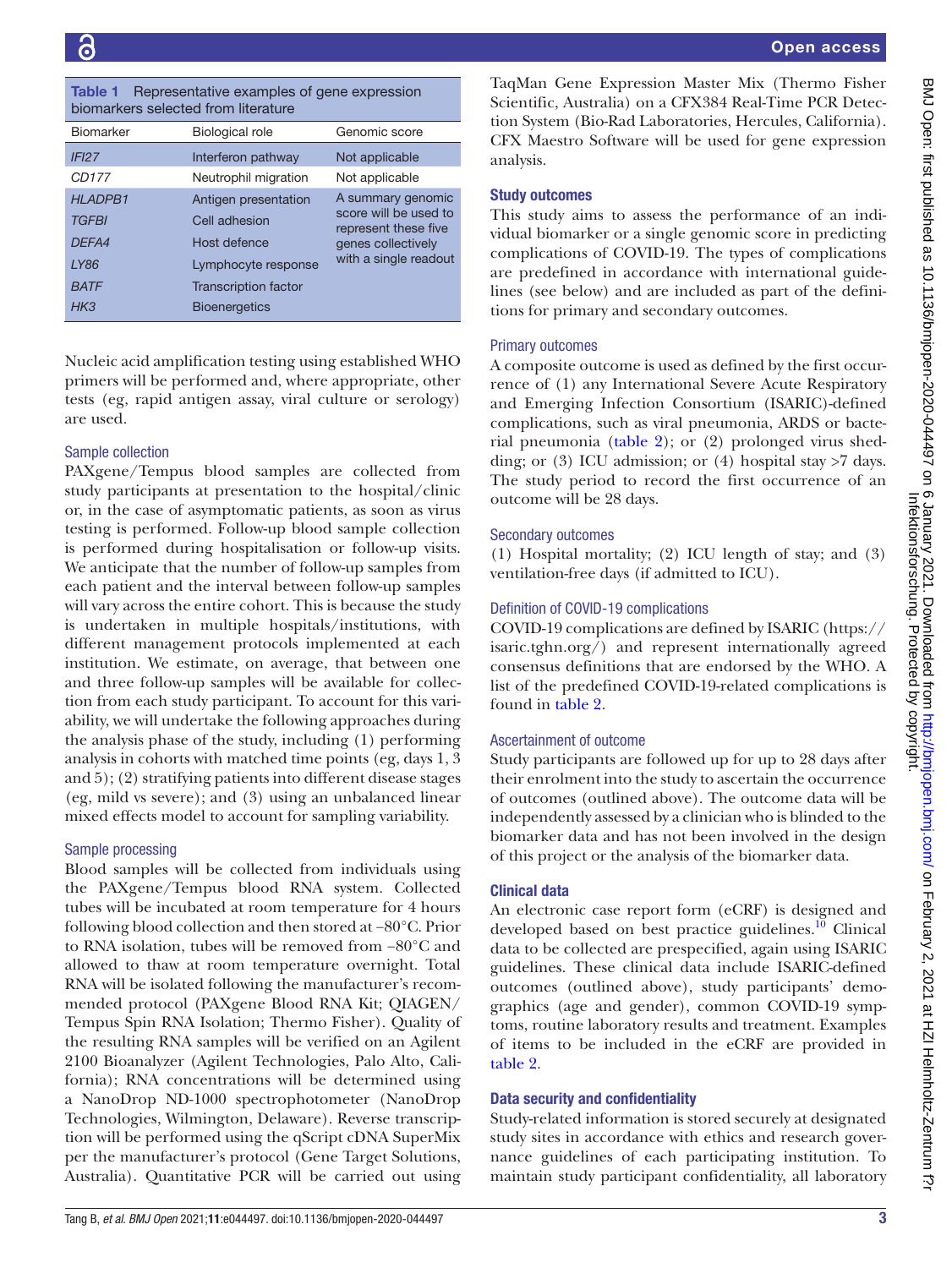<span id="page-3-0"></span>

| <b>Open access</b>                                                                                                                                                                                                                |                                       | $\boldsymbol{\Theta}$                                                                                                                                                                                                                                                                                                                                  |  |
|-----------------------------------------------------------------------------------------------------------------------------------------------------------------------------------------------------------------------------------|---------------------------------------|--------------------------------------------------------------------------------------------------------------------------------------------------------------------------------------------------------------------------------------------------------------------------------------------------------------------------------------------------------|--|
| Table 2 Prespecified COVID-19 symptoms, complications and risk factors                                                                                                                                                            |                                       |                                                                                                                                                                                                                                                                                                                                                        |  |
| <b>COVID-19-related symptoms</b>                                                                                                                                                                                                  | <b>COVID-19-related complications</b> | Known risk factors for disease progression                                                                                                                                                                                                                                                                                                             |  |
| Fever                                                                                                                                                                                                                             | Viral pneumonia                       | Age                                                                                                                                                                                                                                                                                                                                                    |  |
| Cough                                                                                                                                                                                                                             | Bacterial pneumonia                   | Number of symptoms                                                                                                                                                                                                                                                                                                                                     |  |
| Sore throat                                                                                                                                                                                                                       | <b>ARDS</b>                           | Number of comorbidities                                                                                                                                                                                                                                                                                                                                |  |
| Runny nose                                                                                                                                                                                                                        | Cardiac complications                 | History of malignancy                                                                                                                                                                                                                                                                                                                                  |  |
| Myalgia                                                                                                                                                                                                                           | Bacteraemia                           | C-reactive protein (CRP)                                                                                                                                                                                                                                                                                                                               |  |
| Arthralgia                                                                                                                                                                                                                        | <b>DIC</b>                            | Neutrophilia                                                                                                                                                                                                                                                                                                                                           |  |
| Fatigue                                                                                                                                                                                                                           | Liver dysfunction                     | Lymphopenia                                                                                                                                                                                                                                                                                                                                            |  |
| Chest pain                                                                                                                                                                                                                        | Stroke/CVA                            | Neutrophil: lymphocyte ratio                                                                                                                                                                                                                                                                                                                           |  |
| Shortness of breath                                                                                                                                                                                                               | Seizure                               | Lactate dehydrogenase (LDH)                                                                                                                                                                                                                                                                                                                            |  |
| Headache                                                                                                                                                                                                                          | Acute kidney injury                   | Direct bilirubin                                                                                                                                                                                                                                                                                                                                       |  |
| GIT symptoms (eg, diarrhoea)                                                                                                                                                                                                      | Hyperglycaemia                        | D-dimer                                                                                                                                                                                                                                                                                                                                                |  |
| Loss of smell                                                                                                                                                                                                                     | Pulmonary embolism                    | CT scan abnormalities                                                                                                                                                                                                                                                                                                                                  |  |
| Loss of taste                                                                                                                                                                                                                     | Deep venous thrombosis                | <b>CXR</b> abnormalities                                                                                                                                                                                                                                                                                                                               |  |
| GIT, gastrointestinal tract.                                                                                                                                                                                                      |                                       | ARDS, acute respiratory distress syndrome; CVA, cerebrovascular accident; CXR, chest X-ray; DIC, disseminated intravascular coagulation;                                                                                                                                                                                                               |  |
| pecimens, reports, collected data and administrative<br>orms are identified by coded study identification number<br>only. The study participants are assigned unique study<br>Ds, administered by each participating institution. |                                       | studies in total), which showed that clinical factors and<br>conventional biomarkers may have predictive value. <sup>11</sup><br>These variables include CRP, LDH, lymphocyte counts<br>and procalcitonin (PCT), age, comorbidities and symp-<br>toms. Examples of prespecified conventional biomarkers<br>and clinical factors are listed in table 2. |  |
| <b>TATISTICAL ANALYSIS</b>                                                                                                                                                                                                        |                                       |                                                                                                                                                                                                                                                                                                                                                        |  |
| The statistical analysis aims to generate data to evaluate<br>he prognostic performance of an individual biomarker                                                                                                                |                                       | <b>Data imputation</b><br>Multiple imputation with chained questions will be used                                                                                                                                                                                                                                                                      |  |
| or a genomic score) in predicting clinical outcomes                                                                                                                                                                               |                                       | to estimate missing values for continuous variables (eg,                                                                                                                                                                                                                                                                                               |  |

## STATISTICAL ANALYSIS

The statistical analysis aims to generate data to evaluate the prognostic performance of an individual biomarker (or a genomic score) in predicting clinical outcomes using a prospective validation cohort. In evaluating predictive performance (see below), a prevalidated cutoff threshold (for each biomarker) or a prevalidated summary genomic score from previous studies will be used.

## Variable selection

The main predictor variable is biomarker expression level or genomic score. The main analysis (eg, sensitivity, specificity, positive and negative predictive values) is based on predetermined cut-off values for each biomarker or genomic score. Additional risk factors (eg, age, comorbidities, CRP level, lymphocyte count) will be included as predictor variables in a multivariate analysis. These additional risk factors are prespecified prior to the analyses ([table](#page-3-0) 2), based on a published systematic review of COVID-19 prediction studies. $^{11}$  $^{11}$  $^{11}$ 

## Other predictor variables

A multivariate analysis will be performed to assess the incremental value of gene expression biomarkers compared with conventional laboratory parameters (eg, lymphocyte count) or clinical factors in predicting COVID-19 outcomes. The clinical factors and biomarkers have been preselected based on a recently published systematic review of prognostic studies relating to COVID-19 (27

Multiple imputation with chained questions will be used to estimate missing values for continuous variables (eg,  $CRP$ , LDH, PCT, lymphocyte counts).<sup>[12](#page-6-4)</sup> All other available data will be included in imputation models to create 10 imputed data sets. We will compare the distributions of each imputation data set with that of the original data to explore their stability and convergence. Using Robin's rules, we will pool the regression equations estimated from each imputation data set to generate a combined model.<sup>13</sup>

# Performance of prediction accuracy

We will assess the prognostic performance of each biomarker using an established method by Metz and Zhou, as implemented in the NCSS statistical software (Utah, USA).<sup>14</sup> Sensitivity, specificity, positive predictive values, negative predictive values, positive likelihood ratio and negative likelihood ratio will be generated using the previously established cut-off values. For positive and negative predictive values, a range of prevalence will be provided in 5% increments (20%–40%). For all performance metrics, 95% CIs will be calculated based on the Exact (Clopper-Pearson) method.<sup>15</sup>

## Net reclassification improvement

Net reclassification improvement provides an additional measure of prediction accuracy. It is performed by adding the sum total of 'true positive' and 'true negative' values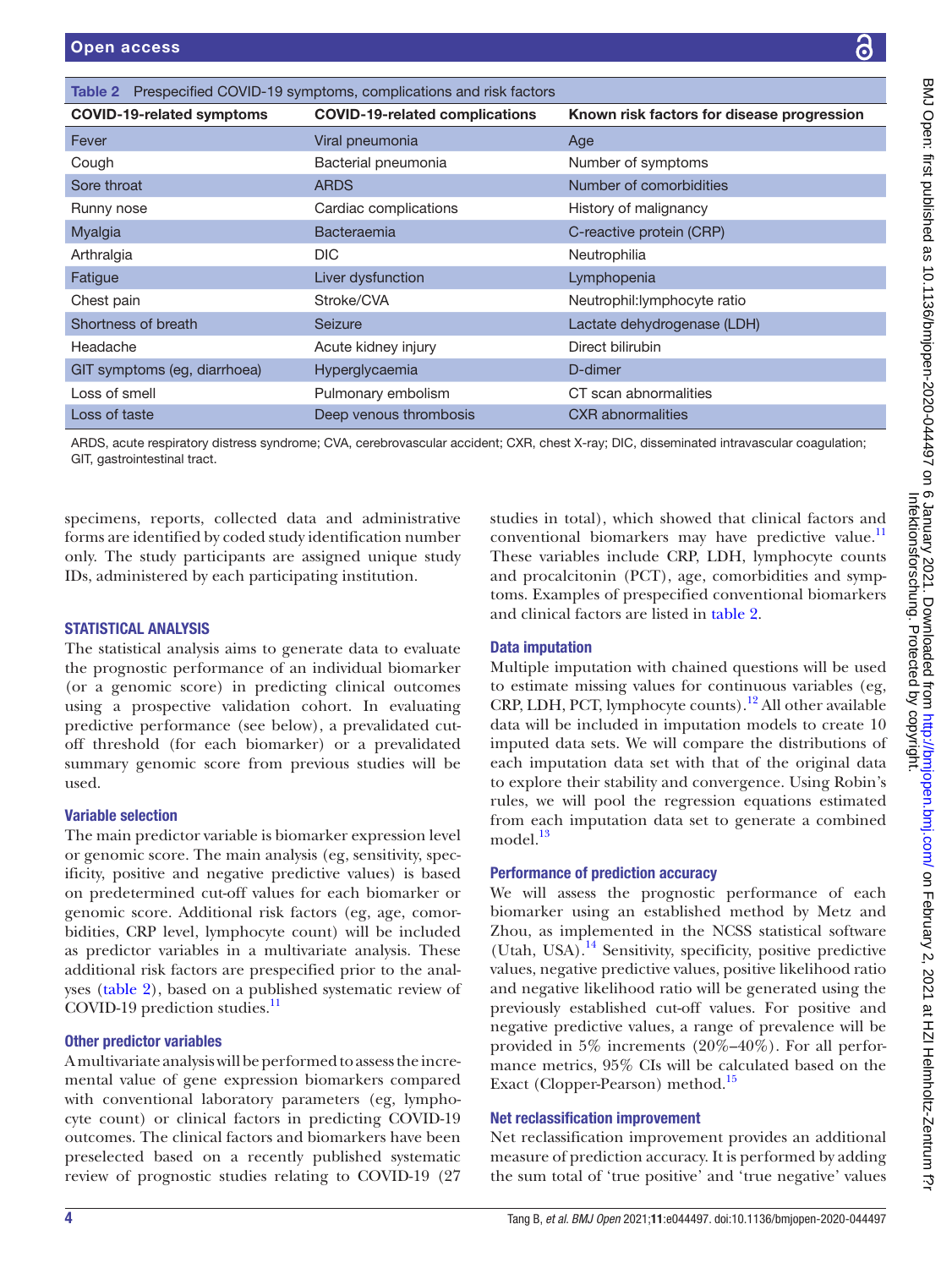BMJ Open: first published as 10.1136/bmjopen-2020-04497 on 6 January 2021. Downloaded from http://bmjopen.bmj.com/ on February 2, 2021 at HZI Helmholtz-Zentrum f?r<br>Infektioner first published as 10.1136/bmjopen-2020-04497 BMJ Open: first published as 10.1136/bmjopen-2020-044497 on 6 January 2021. Downloaded from <http://bmjopen.bmj.com/> on February 2, 2021 at HZI Helmholtz-Zentrum f?r Infektionsforschung. Protected by copyright.

for each predictor variable (biomarker, age, comorbidity, symptom scores, CRP). We will also calculate the concordant and disconcordant cases. Concordant cases are defined as cases where biomarker and clinical variables (eg, age, comorbidity or symptoms) are both correct in predicting outcome. Disconcordant cases are defined as cases where either biomarker variables are correct but clinical variables are incorrect, or biomarker variables are incorrect but clinical variables are correct. Based on these data, we will calculate the net reclassification improvement index.

## Decision curve analysis

Decision curve analysis will be performed to provide additional insight into the possible consequence of misclassification error. In this analysis, we assume that the harm arising from false positive is relatively limited, for example, unnecessarily admitting a patient to hospital for further monitoring but the patient does not develop any adverse outcome. We also assume that the harm of false negative is relatively serious, for example, discharging a high-risk patient to home quarantine where the patient subsequently deteriorates and dies at home. We will assign an appropriate harm to benefit ratio to determine an optimal decision threshold for clinicians. This is done by calculating the net benefit of one or more models (for instance, with and without predictive biomarker), in comparison to a default strategy of treating all or no patients. Net benefit can be defined as: the sensitivity × prevalence – (1-specificity)  $\times$  (1-prevalence)  $\times$  w, where w is the odds at threshold probability. By defining a low threshold (treat many), an assumption can be made that harms arising from false positive are relatively limited but may increase costs and capacity, whereas defining a high threshold (treat few) could result in fewer false positives but introduce more false negatives, individuals who are still at high risk.

### Sample size calculation

Assuming an event rate of 0.2 (eg, 20% of recruited subjects develop COVID-19 complications such as respiratory failure) and a sample sensitivity of 0.80, the sample size needed for a two-sided 95% sensitivity CI with a width of at most 0.2 is 350. Assuming an event rate of 0.2 and a sample specificity of 0.8, the sample size needed for a two-sided 95% specificity CI with a width of at most 0.2 is 88. The whole table sample size required is 350, so that both CIs have widths less than 0.2, the larger of the two sample sizes. Therefore, the appropriate sample size for this study is 350 patients. The sample size calculation was estimated using PASS V.15 (NCSS, Kaysville, Utah, USA).

## PATIENT AND PUBLIC INVOLVEMENT

Study participants are not directly involved in the study design or the formulation of hypotheses, nor will they be involved in conducting the study. However, the research protocol has been reviewed by local ethics committees,

## ETHICS AND DISSEMINATION

Informed consents are obtained from study participants or next of kin (if study participants are unable to give consent). The participant information sheet contains details of the study, the implications and constraints of the study protocols and the known side effects or any risks involved in participating in the study. It also states that a participant is free to withdraw himself/herself from the study at any time for any reason without prejudice to future care and with no obligation to give the reason to withdraw. All data will be deidentified and no patientrelated information will be revealed during analysis. The WSLHD Ethics Committee has approved the study (reference number: 2020/ETH00886). The result of this study will be published in international peer-reviewed journals. Only anonymised data will be presented for publication of the study findings.

# **DISCUSSION**

In the current COVID-19 literature, many studies that evaluate the performance of prognostic biomarkers (or clinical scores) have a high risk of bias. $\frac{11}{11}$  The sources of biases include: (1) studies often being retrospective in design; (2) the lack of independent, external validation for identified biomarkers; (3) overfitting (this is a common problem); and (4) the lack of transparent reporting procedure in information relating to study methodologies. In this study, we have incorporated several study design features to reduce potential sources of bias. These features include: (1) using a prospective study design; (2) transparency in the study protocol and analysis workflow; and (3) all study endpoints being prespecified prior to analysis.

The most common problem in prognostic studies is model overfitting. This occurs when the sample size is relatively small compared with the number of candidate biomarkers and is frequently seen in high-dimensional data sets (eg, RNA sequencing data) where hundreds of candidate biomarkers are tested against a small number of patient samples (eg, less than 30 patients). Here, we limit the number of predictor variables by preselecting a small number of candidate biomarkers that have already been validated in previous studies. To further minimise overfitting, five of these candidate biomarkers are condensed into a composite genomic score. In total, three candidate biomarkers and one composite genomic score will be validated in this prospective study.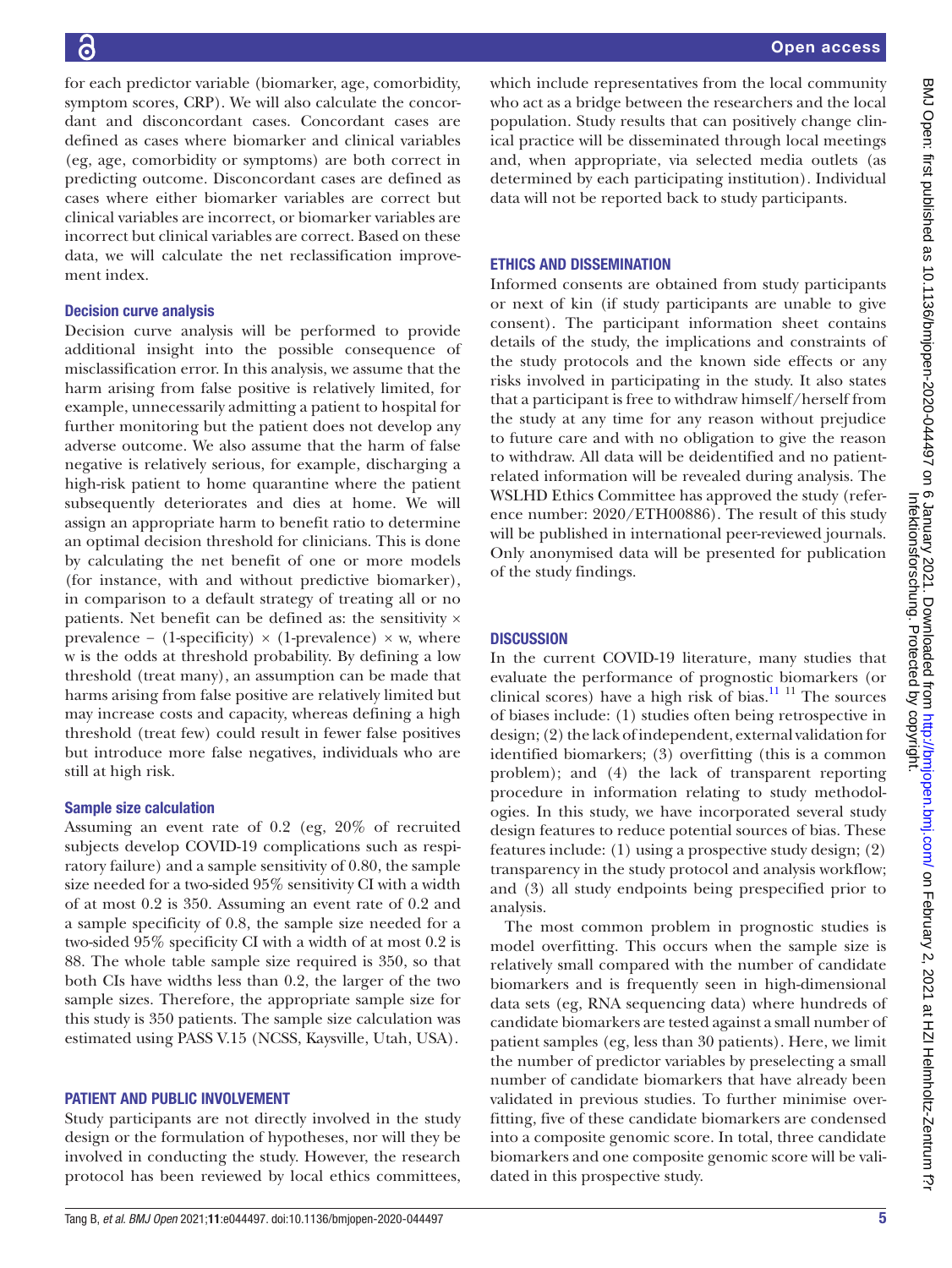Another common problem in prognostic biomarker study design is the lack of separation between internal and external validation. Internal validation, involving trainingtesting splits of the available data or cross-validation, is usually performed during the discovery phase of the biomarkers. This is done by using a 'training' cohort (to build a prediction model) and a 'test' cohort (to test model performance). External validation, on the other hand, is usually performed using an independent data set that is distinct from the 'training' and 'test' cohorts. Many biomarker studies either do not perform external validation or do not separate internal and external validation (ie, the same data set is used for 'training', 'testing' and external validation). In this study, all selected biomarkers have already undergone internal validation in previous studies. $6-8$  The new COVID-19 cohort, assembled for this study, represents a completely independent cohort that is separate from the original studies (from which these biomarkers were first discovered). This clear separation of the internal and external validation cohorts strengthens the external validity of our study.

In conclusion, we have presented a detailed protocol that aims to independently evaluate the prognostic performance of several previously published gene expression biomarkers using a new cohort of patients with COVID-19 assembled for the purpose of this study. To our knowledge, this study represents the first systematic evaluation of gene expression biomarkers to predict clinical outcomes in patients with COVID-19.

#### Author affiliations

<sup>1</sup>Nepean Clinical School, University of Sydney, Sydney, New South Wales, Australia <sup>2</sup> Centre for Immunology and Allergy Research, Westmead Institute for Medical Research, Westmead, New South Wales, Australia

<sup>3</sup>Westmead Institute for Medical Research, Westmead, New South Wales, Australia 4 System Biology and Health Data Analytic Lab, The Graduate School of Biomedical Engineering, University of New South Wales, Sydney, New South Wales, Australia <sup>5</sup> Emergency Medicine, National University Hospital, Singapore

<sup>6</sup>Department of Surgery, National University Singapore Yong Loo Lin School of Medicine, Singapore

- <sup>7</sup>Department of Intensive Care Medicine, Amiens University Hospital, Amiens, France <sup>8</sup>Tarumanagara University Faculty of Medicine, Jakarta Barat, Jakarta, Indonesia 9 Department of Internal Medicine, Medistra Hospital, Jakarta, Indonesia
- <sup>10</sup>Cancer Research Department, Sidra Medicine, Doha, Qatar
- <sup>11</sup>Department of Internal Medicine, University of Genoa, Genova, Italy
- <sup>12</sup>Division of Internal Medicine and Oncology, IRCCS Ospedale Policlinico San Martino, Genova, Italy
- <sup>13</sup>Ente Ospedaliero Ospedali Galliera, Genova, Liguria, Italy
- 14Azienda Sanitaria Locale 3 Genovese, Genova, Liguria, Italy

<sup>15</sup>First Medical Department, Faculty of Medicine in Pilsen, Charles University Medical School and Teaching Hospital Plzen, Pilsen, Czech Republic

<sup>16</sup>Centre for Clinical Research in Emergency Medicine, Royal Perth Hospital, Perth, Western Australia, Australia

<sup>17</sup>Mucosal Immunology Research Group, Griffith University Menzies Health Institute Queensland, Southport, Queensland, Australia

<sup>18</sup>Department of Infection Genetics, Helmholtz Centre for Infection Research, Braunschweig, Niedersachsen, Germany

<sup>19</sup>University of Veterinary Medicine Hannover, Hannover, Niedersachsen, Germany <sup>20</sup>Division of Infectious and Tropical Diseases, IRCCS Ospedale Policlinico San Martino, Genova, Liguria, Italy

<sup>21</sup> Department of Health Sciences, University of Genoa, Genova, Liguria, Italy <sup>22</sup>Immunology Department, Sidra Medical and Research Center, Doha, Ad Dawhah, **Oatar** 

 $^{23}$ Centre for Infectious Diseases and Microbiology, Westmead Hospital, Westmead, New South Wales, Australia

<sup>24</sup>Division of Primary Care, University of Nottingham, Nottingham, UK

Acknowledgements We would like to thank Derek Blankenship for his helpful review on the statistical section of the manuscript.

Collaborators The "Predicting disease progression in severe viral respiratory infections and COVID-19" (PREDICT-19) Consortium is an international consortium formed by a group of researchers who share common interests in identifying, developing and validating clinical and/or bioinformatic tools to improve patient triage in a pandemic such as COVID-19.

Contributors BT conceived the study and wrote the manuscript. SW provided significant input in the Statistical Analysis section of the manuscript. DB, MS, TNK, WSK, VH, SPJM and KS provided significant input in the Method section of the manuscript. YW, MN, AM, AA, YZ, GG, DB, GZ, AB, DR, PC, MB, MM, TK, AJC, NPW, AWC, KS, AdM, DC and JI participated in the critical evaluation of the initial manuscript draft and contributed significant intellectual input in the revision of the final draft.

Funding SW has received honorarium from AMGEN for providing education and training to clinical stakeholders. KS is supported by intramural grants from the Helmholtz Association (Program Infection and Immunity) and NIAID Research Grants 2-U19-AI100625-06 REVISED and 5U19A|100625-07. MM and TK are supported by project number CZ.02.1.01/0.0/0.0/16\_019/0000787 'Fighting Infectious Diseases' awarded by the MEYS CR, financed by EFRR. BT is supported by two NHMRC Centers of Research Excellence: (1) Australia Partnership for Preparedness Research on Infectious Disease Emergencies (APPRISE); and (2) Centre of Research Excellence in Emerging Infectious Diseases (CREID). AJC, NPW and AWC are supported by grants from the Menzies Health Research Institute Queensland (MHIQ) and Griffith University. GZ is supported by a Fondazione AIRC per la Ricerca sul Cancro IG 2018 ID 21761.

Competing interests AM, BT and MS hold a patent on IFI27.

Patient and public involvement Patients and/or the public were not involved in the design, or conduct, or reporting, or dissemination plans of this research.

Patient consent for publication Not required.

Provenance and peer review Not commissioned; externally peer reviewed.

Open access This is an open access article distributed in accordance with the Creative Commons Attribution Non Commercial (CC BY-NC 4.0) license, which permits others to distribute, remix, adapt, build upon this work non-commercially, and license their derivative works on different terms, provided the original work is properly cited, appropriate credit is given, any changes made indicated, and the use is non-commercial. See: [http://creativecommons.org/licenses/by-nc/4.0/.](http://creativecommons.org/licenses/by-nc/4.0/)

#### ORCID iDs

Ya Wang <http://orcid.org/0000-0002-0297-8227> Win Sen Kuan <http://orcid.org/0000-0002-2134-7842>

### **REFERENCES**

- <span id="page-5-0"></span>1 Wu C, Chen X, Cai Y, *et al*. Risk factors associated with acute respiratory distress syndrome and death in patients with coronavirus disease 2019 pneumonia in Wuhan, China. *[JAMA Intern Med](http://dx.doi.org/10.1001/jamainternmed.2020.0994)* 2020;180:934.
- 2 Zhou F, Yu T, Du R, *et al*. Clinical course and risk factors for mortality of adult inpatients with COVID-19 in Wuhan, China: a retrospective cohort study. *[Lancet](http://dx.doi.org/10.1016/S0140-6736(20)30566-3)* 2020;395:1054–62.
- <span id="page-5-1"></span>3 Chen X, Zhao B, Qu Y. Detectable serum SARS-CoV-2 viral load (RNAaemia) is closely associated with drastically elevated interleukin 6 (IL-6) level in critically ill COVID-19 patients. *[Medrxiv](http://dx.doi.org/10.1101/2020.02.29.20029520)*.
- Ling W. C-Reactive protein levels in the early stage of COVID-19. *[Med Mal Infect](http://dx.doi.org/10.1016/j.medmal.2020.03.007)* 2020.
- <span id="page-5-2"></span>5 Wang F, Nie J, Wang H, *et al*. Characteristics of peripheral lymphocyte subset alteration in COVID-19 pneumonia. *[J Infect Dis](http://dx.doi.org/10.1093/infdis/jiaa150)* 2020;221:1762–9.
- <span id="page-5-3"></span>6 Tang BM, Shojaei M, Parnell GP, *et al*. A novel immune biomarker *IFI27* discriminates between influenza and bacteria in patients with suspected respiratory infection. *[Eur Respir J](http://dx.doi.org/10.1183/13993003.02098-2016)* 2017;49:1602098.
- 7 Tang BM, Shojaei M, Teoh S, *et al*. Neutrophils-related host factors associated with severe disease and fatality in patients with influenza infection. *[Nat Commun](http://dx.doi.org/10.1038/s41467-019-11249-y)* 2019;10:3422.